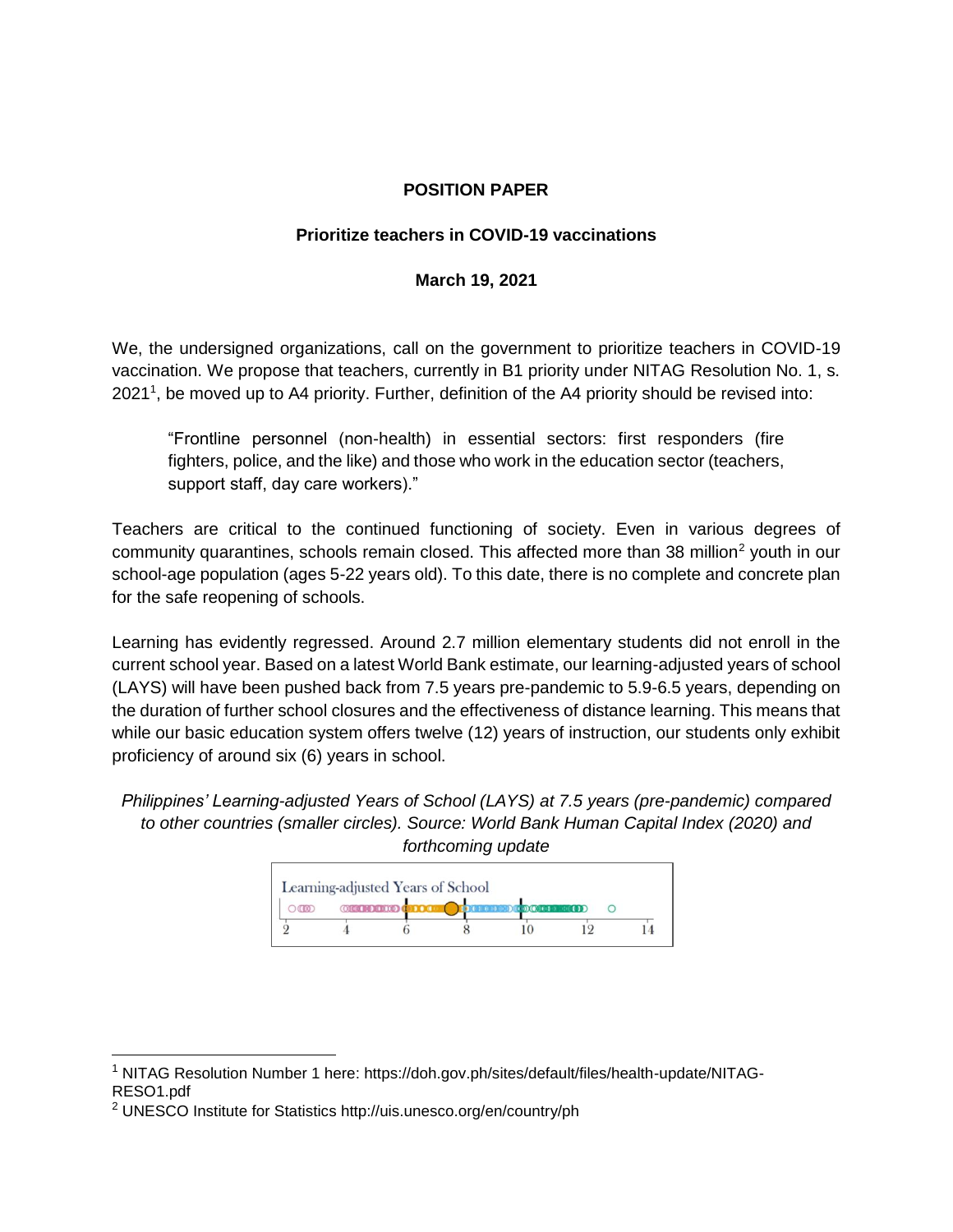While teachers are at an average risk level of COVID infection, vaccinating them increases confidence to open schools.

We estimate that around 1.3 million teachers and teaching support staff should be vaccinated. This number covers both public and private sector in the basic, tertiary, and TVET education.

*Estimated number of teachers and teaching staff in the education sector. Data from DepEd, CHED, TESDA*

| Sub-group                                       | Number (rounded-off, pre-<br>pandemic data) |
|-------------------------------------------------|---------------------------------------------|
| Basic education teachers (public and private)   | 1,180,000                                   |
| Tertiary education faculty (public and private) | 137,000                                     |
| <b>TVET</b> trainers (public and private)       | 11,000                                      |

The prioritization of teacher and education personnel is the common standard internationally. The US Center for Disease Control included teachers as essential workers. They will be vaccinated after health care personnel and long-term care facility residents. Saudi Arabia and Russia similarly put teachers high on the list. In Southeast Asia, Indonesia and Singapore already started inoculation of their teachers. Cambodia has put teachers next in the priority list after health workers.

International organizations recommended and called on countries to prioritize teachers in COVID-19 vaccination. On separate dates in December 2020, UNICEF and UNESCO issued similar statements. UNICEF Executive Director Henrietta Fore called "for teachers to be prioritized to receive the COVID-19 vaccine, once frontline health personnel and high-risk populations are vaccinated. This will help protect teachers from the virus, allow them to teach in person, and ultimately keep schools open."